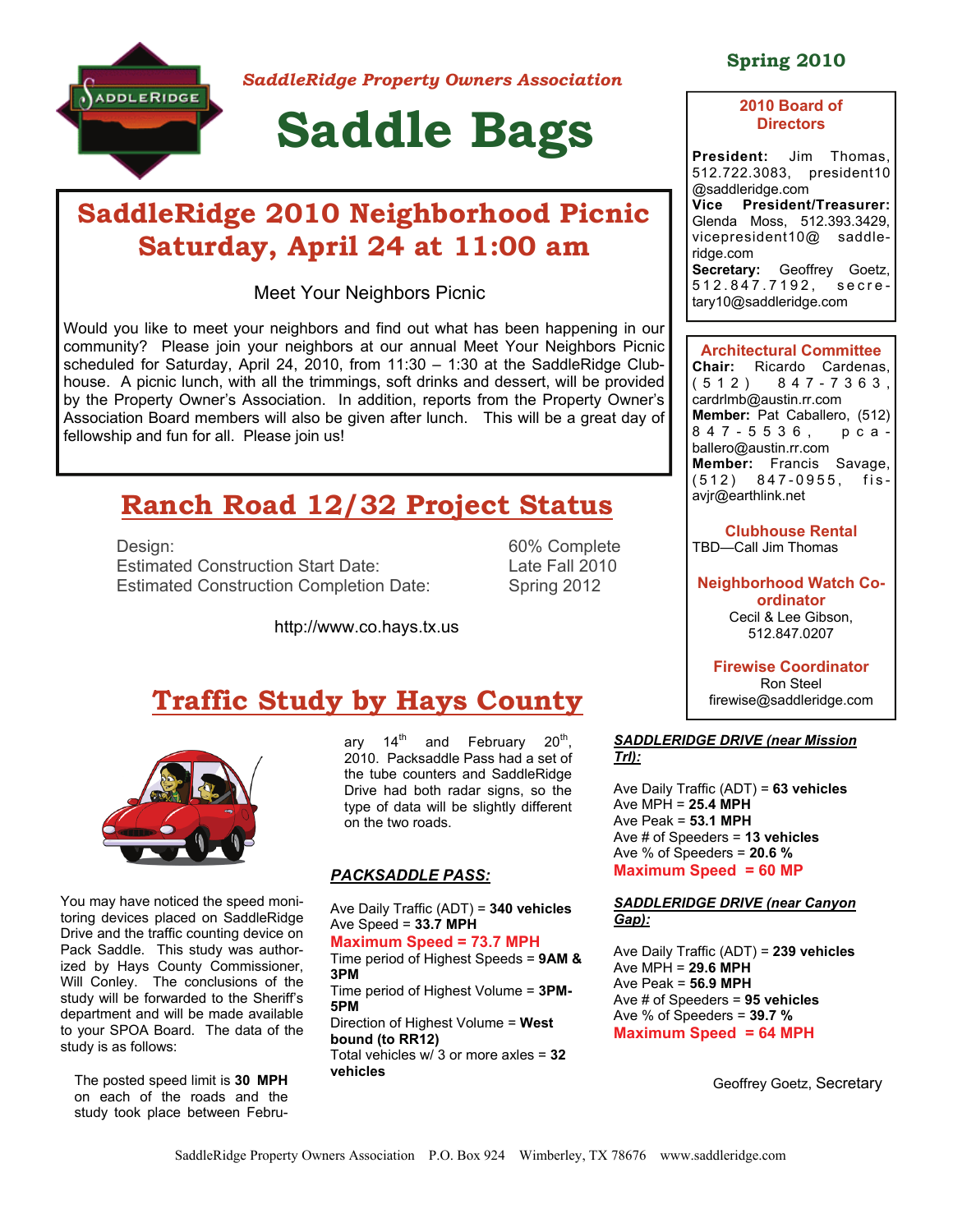# **President's Notes**

### **Club House Coordinator Position Open**

The SaddleRidge Board would like to thank Karen Stewart for her dedicated work for the SaddleRidge neighborhood these past few years as Club House Coordinator. Karen and her family have moved from SaddleRidge and the Board is searching for a person to<br>assume this position. assume this What's involved?

1. Maintain a reservations calendar. Those wishing to reserve a date to use the club house will call the coordinator. The coordinator's name and phone number is listed on the Sadd le Ridge web site (www.saddleridge.com).

2. Receive a deposit and rental fee for use of the

building. Return the deposit fee if the building is damage-free.

3. Issue a key the day of rental. Check the club house following rental.

4. Contact the individual who is contracted to clean the club house. Pay that individual.

In the past, the club house has been rented approximately once a month. The coordinator asks for a deposit check which is returned or torn up following the event if no damage is found. The individual who cleans is called following events or once a month if there are no rentals.

If you are interested and have the time to devote to taking reservations, please contact Jim Thomas at 512.722.3083.



# **Watch for Walkers and Joggers**

As warmer weather approaches, many SaddleRidge residents are out walking or jogging along our roadways as they get a little exercise and enjoy the great outdoors here in our community. In addition, many children will be out riding bicycles on our roadways. This means we all must be extra cautious and watchful as we drive through our community. Remember, the speed limit on our roads is 30 miles per hour. We have all seen the Hays County speed monitoring devices placed at several points along the roads. The findings of these devices will be given elsewhere in this newsletter, and I hope they were a good reminder for all of us as we saw our speed flashed on the display. hope all residents will join me in helping to make our roads as safe and enjoyable as possible for residents and visitors alike.

Jim Thomas, President

# **Combining vs. Consolidating Lots—Impact on Property Owner Dues**

If you have more than one lot, have you considered combining them or consolidating them? What is the difference? Which option affects your property owner dues? To help clarity, a quick checklist has been prepared. This is not a comprehensive list but only a brief guideline.

**Combining Lots**: Combining lots is simply a combining of lots on one's Property Tax Statement. This can be accomplished through the Hays Central Appraisal District. Some of the benefits are as follows:

 Allows you to pay property taxes from one statement.

- Does not require any expensive outlay to have lots re-surveyed.
- You may still sell lots separately.

According to the Hay County Assessor, if you have separate mortgage on lots, the mortgage company may not allow you to have one statement.

**Combining lots also does not reduce your property dues. You will still owe dues on each lot** (per the SaddleRidge covenants).

**Consolidating Lots**: Consolidating lots requires you to re-survey your lots. Some of the steps involved are as follows:

- Obtain written approval by the SaddleRidge Property Owners Association Architectural Control Committee
- Submit a Subdivision Application for approval by the City of Wimberley (Application Fee \$250.00)
- Complete Surveyor Certification (approximately \$ 800.00)
- Submit a Zoning Application for approval by the City of Wimberley (approximately \$200.00)
- Complete Wimberley Application Reviews (approximately \$500)

• Attend Planning & Zoning Commission & City Council hearings for applicant's proposed subdivision/ zoning

After consolidating your lots, you may no longer sell off a lot unless you go back through this same process.

**Consolidating lots does reduce your property dues, as you would pay for one lot.** 

I hope this clears up the confusion.

Glenda Moss, VP